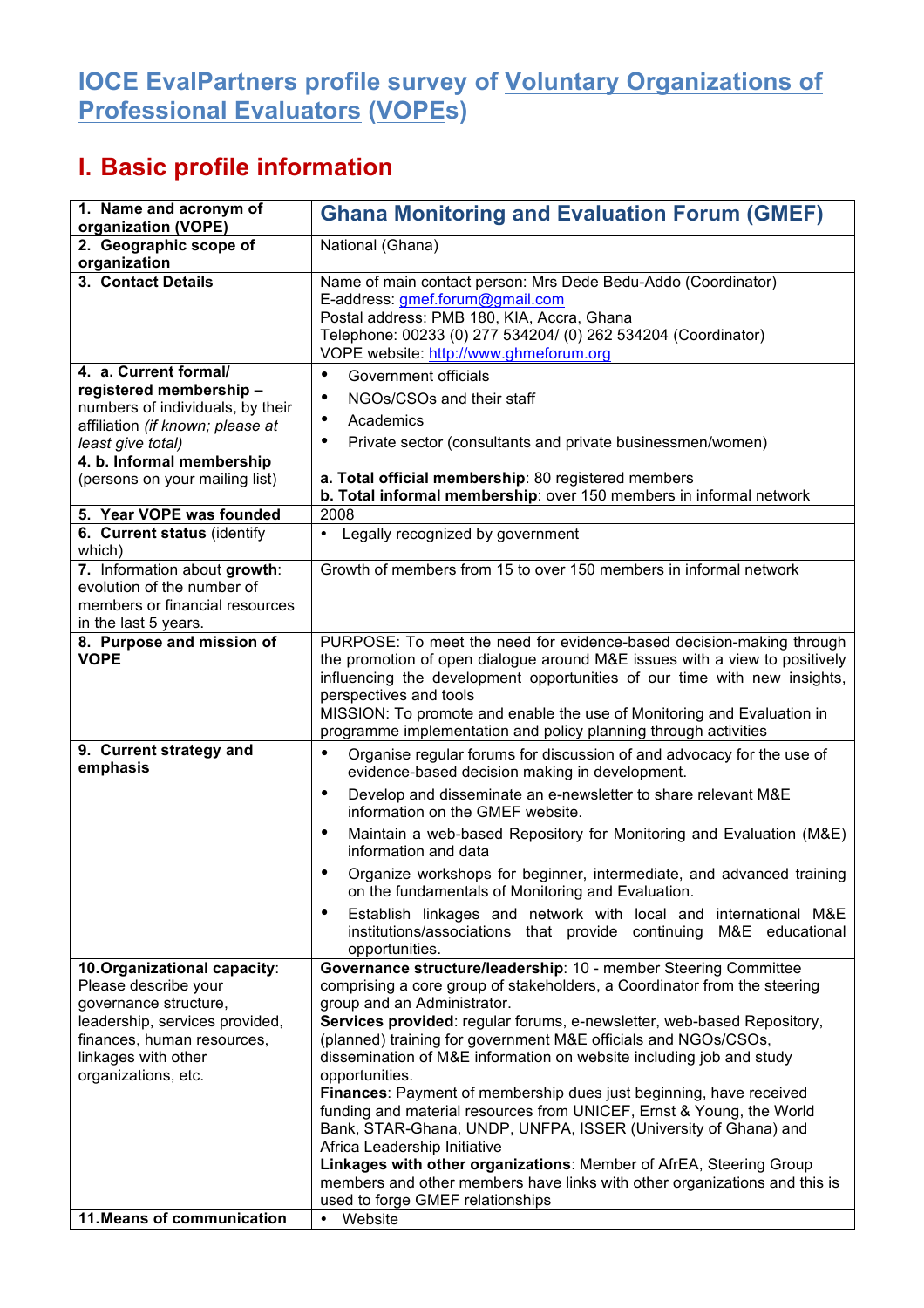| with members, e.g. newsletter,                               | Web-based repository<br>$\bullet$                                                                                                                                   |
|--------------------------------------------------------------|---------------------------------------------------------------------------------------------------------------------------------------------------------------------|
| listserv, publication, website                               | A few publications in the local newspapers and on website<br>٠                                                                                                      |
|                                                              | E-newsletter<br>$\bullet$                                                                                                                                           |
| 12. Past events (e.g. during<br>past year)                   | May 19, 2011 - Forum on "M&E and Social Accountability in the CSO<br>$\bullet$<br>sector in Ghana".                                                                 |
|                                                              | December 14, 2011 - Forum on "Gender and Social Inclusion in M&E"<br>٠                                                                                              |
|                                                              | August 15, 2012 - Forum on "Conflict Management in Elections"<br>$\bullet$                                                                                          |
|                                                              | Regular updates of website with M&E information<br>$\bullet$                                                                                                        |
|                                                              | Maintenance of web-based repository<br>٠                                                                                                                            |
|                                                              | A few publications in the local newspapers and on website<br>٠                                                                                                      |
|                                                              | 3 e-newsletters developed and disseminated<br>٠                                                                                                                     |
| 13. Forthcoming key events/<br>conferences - dates, location | $\bullet$<br>September 2012: M&E workshop for STAR-Ghana Grant Partners<br>(NGOs/CSOs), Accra                                                                       |
|                                                              | September 2012: M&E workshop for selected staff of Policy Planning<br>$\bullet$<br>Monitoring and Evaluation Departments (PPMED) of Government<br>Ministries, Accra |
|                                                              | Mid October - Mid November: Maiden Forum in Tamale, Northern<br>٠<br>region, Ghana                                                                                  |
|                                                              | Mid October - Mid November: Accra Evaluation Experts'<br>٠<br>Seminar/International Conference Accra.                                                               |
|                                                              | October: Quarterly Forum, Accra<br>٠                                                                                                                                |
|                                                              | January 2013: Quarterly Forum, Accra<br>٠                                                                                                                           |
|                                                              | March 2013: Quarterly Forum, Accra<br>٠                                                                                                                             |
| 14. Name and e-address of                                    | Dede Bedu-Addo<br>Email: abedums@gmail.com<br>$\bullet$                                                                                                             |
| person submitting this                                       | Email: stepamd@gmail.com<br>Stephen Ampem-Darko<br>٠                                                                                                                |
| information                                                  |                                                                                                                                                                     |
| 15. Date of this update                                      | 31 <sup>st</sup> August, 2012                                                                                                                                       |

## **II.Experience with Evaluation Capacity Building**

| 1. Background: Please provide<br>a brief history of the formation of<br>this organization (VOPE).<br>1.1 Who were/are the key<br>players?<br>1.2 How many members do you<br>have on your governing board/<br>committee?<br>1.3 What are the main existing<br>strengths that your VOPE is<br>trying to capitalize on?<br>1.4 What are the main<br>challenges that your VOPE is | 1.1 The Ghana Monitoring and Evaluation Forum (GMEF) was established<br>in 2008 by a group of M&E experts who recognised the need for evidence-<br>based decision-making through the promotion of open dialogue around<br>M&E issues. With the support of ISSER, the first few meetings were ad hoc<br>and geared towards creating the space for open dialogue<br>1.2 Ten members on Steering Committee<br>1.3 The immense knowledge and experiences in M&E among the<br>professionals/experts in GMEF and their dedicated support<br>1.4 Financial and full-time human resources for management of the<br>Secretariat |
|-------------------------------------------------------------------------------------------------------------------------------------------------------------------------------------------------------------------------------------------------------------------------------------------------------------------------------------------------------------------------------|------------------------------------------------------------------------------------------------------------------------------------------------------------------------------------------------------------------------------------------------------------------------------------------------------------------------------------------------------------------------------------------------------------------------------------------------------------------------------------------------------------------------------------------------------------------------------------------------------------------------|
| trying to address?                                                                                                                                                                                                                                                                                                                                                            |                                                                                                                                                                                                                                                                                                                                                                                                                                                                                                                                                                                                                        |
| 2. Organizational motivation:<br>What were/are the driving forces<br>of the VOPE and its historical<br>development?                                                                                                                                                                                                                                                           | Dedicated and experienced Steering Committee members<br>٠<br>Regular donor support; although the process can be rather<br>$\bullet$<br>cumbersome eventually it does pay off.                                                                                                                                                                                                                                                                                                                                                                                                                                          |
| 3. Evaluation Capacity<br><b>Building: What has your VOPE</b><br>done to promote evaluation<br>(M&E) capacity?                                                                                                                                                                                                                                                                | Regular forums to share information, tools and experiences in M&E.<br>٠                                                                                                                                                                                                                                                                                                                                                                                                                                                                                                                                                |
| 4. Context / target entities:<br>More specifically, who are the<br>persons or institutions your<br>organization seeks to influence                                                                                                                                                                                                                                            | Technical capacities to supply quality evaluations, partnering with<br>experts, local universities and others to provide training for government<br>officials, NGO and CSO staff                                                                                                                                                                                                                                                                                                                                                                                                                                       |
| (to strengthen evaluation<br>capacity)? For example:<br>4.1 Technical capacities to                                                                                                                                                                                                                                                                                           | Enhancing the enabling environment for evaluation in Ghana by<br>strengthening the demand for and use of evaluations by policy makers                                                                                                                                                                                                                                                                                                                                                                                                                                                                                  |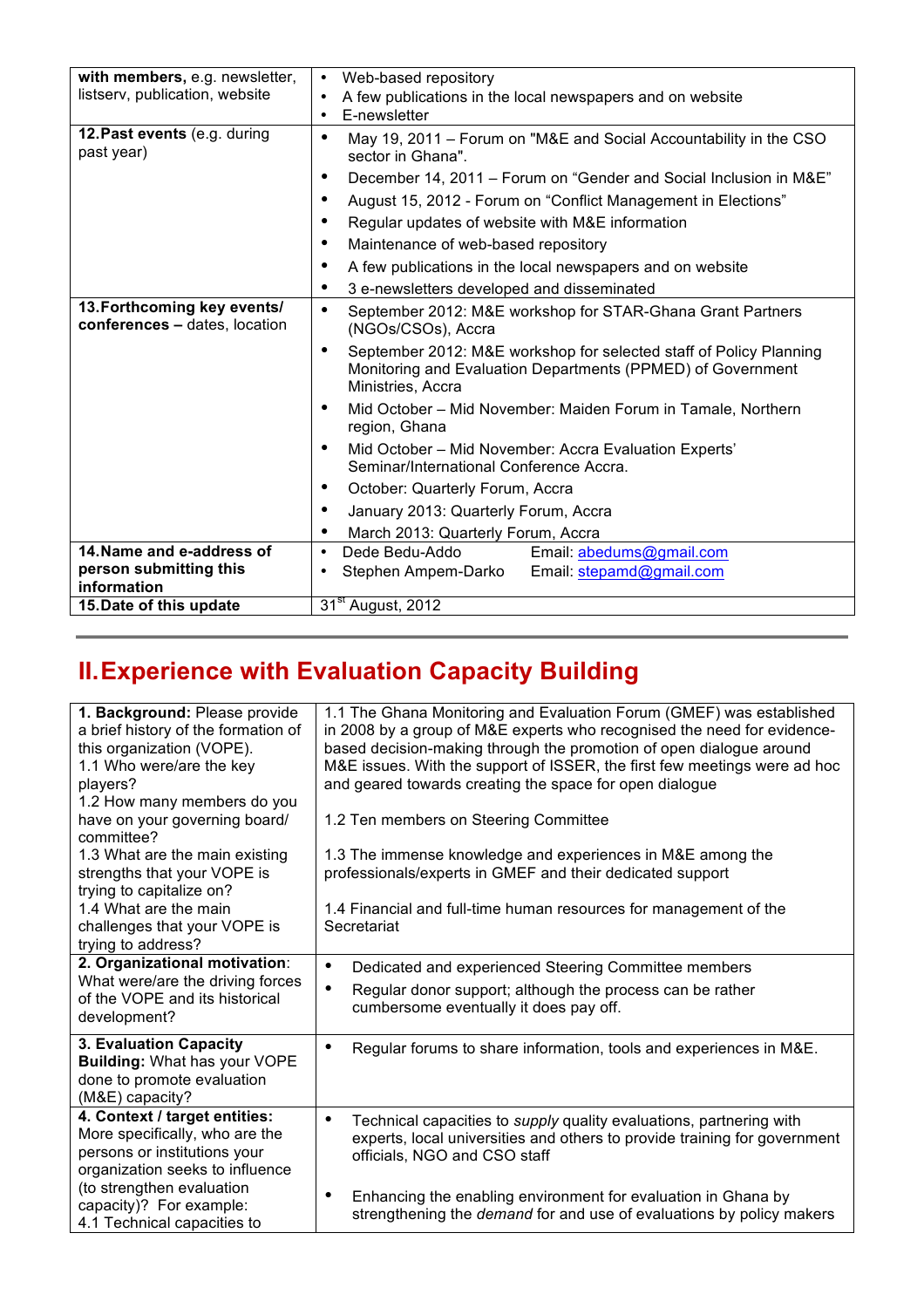| supply quality evaluations,<br>partnering with experts, local<br>universities or others to<br>provide training for<br>members, etc.;<br>4.2 Strengthening VOPE<br>organizational capacity itself;<br>4.3 Enhancing the enabling<br>environment for evaluation,<br>including strengthening the<br>demand for and use of<br>evaluations by policy<br>makers;<br>4.4 Influencing governmental<br>policies related to evaluation,<br>evaluation designs and<br>implementation of M&E<br>systems, etc. | through the open dialogue and advocacy in forums;<br>$\bullet$<br>Influencing governmental policies related to evaluation, evaluation<br>designs and implementation of M&E systems, etc. through training of<br>government officials as well as NGO and CSO staff who work with<br>them.<br>$\bullet$<br>Strengthening the organizational capacity of GMEF to deliver on its<br>mission and build the technical capacities of her members                                                                                                                 |
|---------------------------------------------------------------------------------------------------------------------------------------------------------------------------------------------------------------------------------------------------------------------------------------------------------------------------------------------------------------------------------------------------------------------------------------------------------------------------------------------------|-----------------------------------------------------------------------------------------------------------------------------------------------------------------------------------------------------------------------------------------------------------------------------------------------------------------------------------------------------------------------------------------------------------------------------------------------------------------------------------------------------------------------------------------------------------|
| 5. Public accountability: Is your<br>VOPE helping to strengthen<br>oversight and transparency of<br>government programs? If so, in<br>what ways? Can you share any<br>success stories of evaluators or<br>others promoting public<br>accountability?                                                                                                                                                                                                                                              | Yes. Apart from the forum on "M&E and Social Accountability in the CSO<br>sector in Ghana", we have also looked at M&E related to the public sector.<br>In previous years, we have had forums where government officials working<br>on agriculture, health and education (including Parliamentarians) have been<br>called upon to provide some 'account' of government M&E activities in their<br>sectors. CSOs have also used the space to hold government accountable<br>for some of her programs and advocate for necessary reforms in M&E<br>systems. |
| 6. More specifically, what are                                                                                                                                                                                                                                                                                                                                                                                                                                                                    | Our forums have focused on the following themes:                                                                                                                                                                                                                                                                                                                                                                                                                                                                                                          |
| some of the key themes for                                                                                                                                                                                                                                                                                                                                                                                                                                                                        | $\bullet$<br>Social justice and equity                                                                                                                                                                                                                                                                                                                                                                                                                                                                                                                    |
| which you advocate? For                                                                                                                                                                                                                                                                                                                                                                                                                                                                           | $\bullet$<br>Empowerment, including economic empowerment                                                                                                                                                                                                                                                                                                                                                                                                                                                                                                  |
| example, are you promoting                                                                                                                                                                                                                                                                                                                                                                                                                                                                        | Gender<br>$\bullet$                                                                                                                                                                                                                                                                                                                                                                                                                                                                                                                                       |
| issues related to cultural                                                                                                                                                                                                                                                                                                                                                                                                                                                                        | $\bullet$<br>Transformation                                                                                                                                                                                                                                                                                                                                                                                                                                                                                                                               |
| sensitivity, equity, social justice,<br>empowerment, transformation,                                                                                                                                                                                                                                                                                                                                                                                                                              |                                                                                                                                                                                                                                                                                                                                                                                                                                                                                                                                                           |
| gender, environment, poverty? If                                                                                                                                                                                                                                                                                                                                                                                                                                                                  | $\bullet$<br>Poverty and participation                                                                                                                                                                                                                                                                                                                                                                                                                                                                                                                    |
| so, please describe or attach                                                                                                                                                                                                                                                                                                                                                                                                                                                                     | $\bullet$<br>National development including sub-themes like conflict management in                                                                                                                                                                                                                                                                                                                                                                                                                                                                        |
| relevant documents.                                                                                                                                                                                                                                                                                                                                                                                                                                                                               | national elections, M&E in the private sector                                                                                                                                                                                                                                                                                                                                                                                                                                                                                                             |
| 7. Methods: Experiences in                                                                                                                                                                                                                                                                                                                                                                                                                                                                        | • Presently, looking at organizing workshops led by local experts                                                                                                                                                                                                                                                                                                                                                                                                                                                                                         |
| strengthening skills of individual                                                                                                                                                                                                                                                                                                                                                                                                                                                                |                                                                                                                                                                                                                                                                                                                                                                                                                                                                                                                                                           |
| members, by (for example):                                                                                                                                                                                                                                                                                                                                                                                                                                                                        | • Also planning to organizing webinars with local and international                                                                                                                                                                                                                                                                                                                                                                                                                                                                                       |
| organizing workshops led by                                                                                                                                                                                                                                                                                                                                                                                                                                                                       | speakers                                                                                                                                                                                                                                                                                                                                                                                                                                                                                                                                                  |
| local experts;                                                                                                                                                                                                                                                                                                                                                                                                                                                                                    |                                                                                                                                                                                                                                                                                                                                                                                                                                                                                                                                                           |
| organizing webinars with                                                                                                                                                                                                                                                                                                                                                                                                                                                                          |                                                                                                                                                                                                                                                                                                                                                                                                                                                                                                                                                           |
| international speakers;                                                                                                                                                                                                                                                                                                                                                                                                                                                                           |                                                                                                                                                                                                                                                                                                                                                                                                                                                                                                                                                           |
| designing and delivering e-                                                                                                                                                                                                                                                                                                                                                                                                                                                                       |                                                                                                                                                                                                                                                                                                                                                                                                                                                                                                                                                           |
| learning programmes;                                                                                                                                                                                                                                                                                                                                                                                                                                                                              |                                                                                                                                                                                                                                                                                                                                                                                                                                                                                                                                                           |
| administering mentoring                                                                                                                                                                                                                                                                                                                                                                                                                                                                           |                                                                                                                                                                                                                                                                                                                                                                                                                                                                                                                                                           |
| programmes; etc.                                                                                                                                                                                                                                                                                                                                                                                                                                                                                  |                                                                                                                                                                                                                                                                                                                                                                                                                                                                                                                                                           |
| 8. Standards: Has your VOPE                                                                                                                                                                                                                                                                                                                                                                                                                                                                       | No                                                                                                                                                                                                                                                                                                                                                                                                                                                                                                                                                        |
| developed professional                                                                                                                                                                                                                                                                                                                                                                                                                                                                            |                                                                                                                                                                                                                                                                                                                                                                                                                                                                                                                                                           |
| standards/ ethical codes/                                                                                                                                                                                                                                                                                                                                                                                                                                                                         |                                                                                                                                                                                                                                                                                                                                                                                                                                                                                                                                                           |
| competencies (or adheres to                                                                                                                                                                                                                                                                                                                                                                                                                                                                       |                                                                                                                                                                                                                                                                                                                                                                                                                                                                                                                                                           |
| those developed by others)? If                                                                                                                                                                                                                                                                                                                                                                                                                                                                    |                                                                                                                                                                                                                                                                                                                                                                                                                                                                                                                                                           |
| so, please provide                                                                                                                                                                                                                                                                                                                                                                                                                                                                                |                                                                                                                                                                                                                                                                                                                                                                                                                                                                                                                                                           |
| documentation.                                                                                                                                                                                                                                                                                                                                                                                                                                                                                    | Yes                                                                                                                                                                                                                                                                                                                                                                                                                                                                                                                                                       |
| 9. Job opportunities: Do you<br>share employment/ consultancy                                                                                                                                                                                                                                                                                                                                                                                                                                     |                                                                                                                                                                                                                                                                                                                                                                                                                                                                                                                                                           |
|                                                                                                                                                                                                                                                                                                                                                                                                                                                                                                   |                                                                                                                                                                                                                                                                                                                                                                                                                                                                                                                                                           |
| opportunities with evaluators on                                                                                                                                                                                                                                                                                                                                                                                                                                                                  |                                                                                                                                                                                                                                                                                                                                                                                                                                                                                                                                                           |
| your database?<br>10. Progress and results: What                                                                                                                                                                                                                                                                                                                                                                                                                                                  | So far we have done very well with the forums and expect that the planned                                                                                                                                                                                                                                                                                                                                                                                                                                                                                 |
| progress has been achieved so                                                                                                                                                                                                                                                                                                                                                                                                                                                                     | training will also be successful.                                                                                                                                                                                                                                                                                                                                                                                                                                                                                                                         |
| far in any of the above or other                                                                                                                                                                                                                                                                                                                                                                                                                                                                  |                                                                                                                                                                                                                                                                                                                                                                                                                                                                                                                                                           |
| domains? What are expected                                                                                                                                                                                                                                                                                                                                                                                                                                                                        |                                                                                                                                                                                                                                                                                                                                                                                                                                                                                                                                                           |
| and unexpected results                                                                                                                                                                                                                                                                                                                                                                                                                                                                            |                                                                                                                                                                                                                                                                                                                                                                                                                                                                                                                                                           |
| achieved?                                                                                                                                                                                                                                                                                                                                                                                                                                                                                         |                                                                                                                                                                                                                                                                                                                                                                                                                                                                                                                                                           |
|                                                                                                                                                                                                                                                                                                                                                                                                                                                                                                   |                                                                                                                                                                                                                                                                                                                                                                                                                                                                                                                                                           |